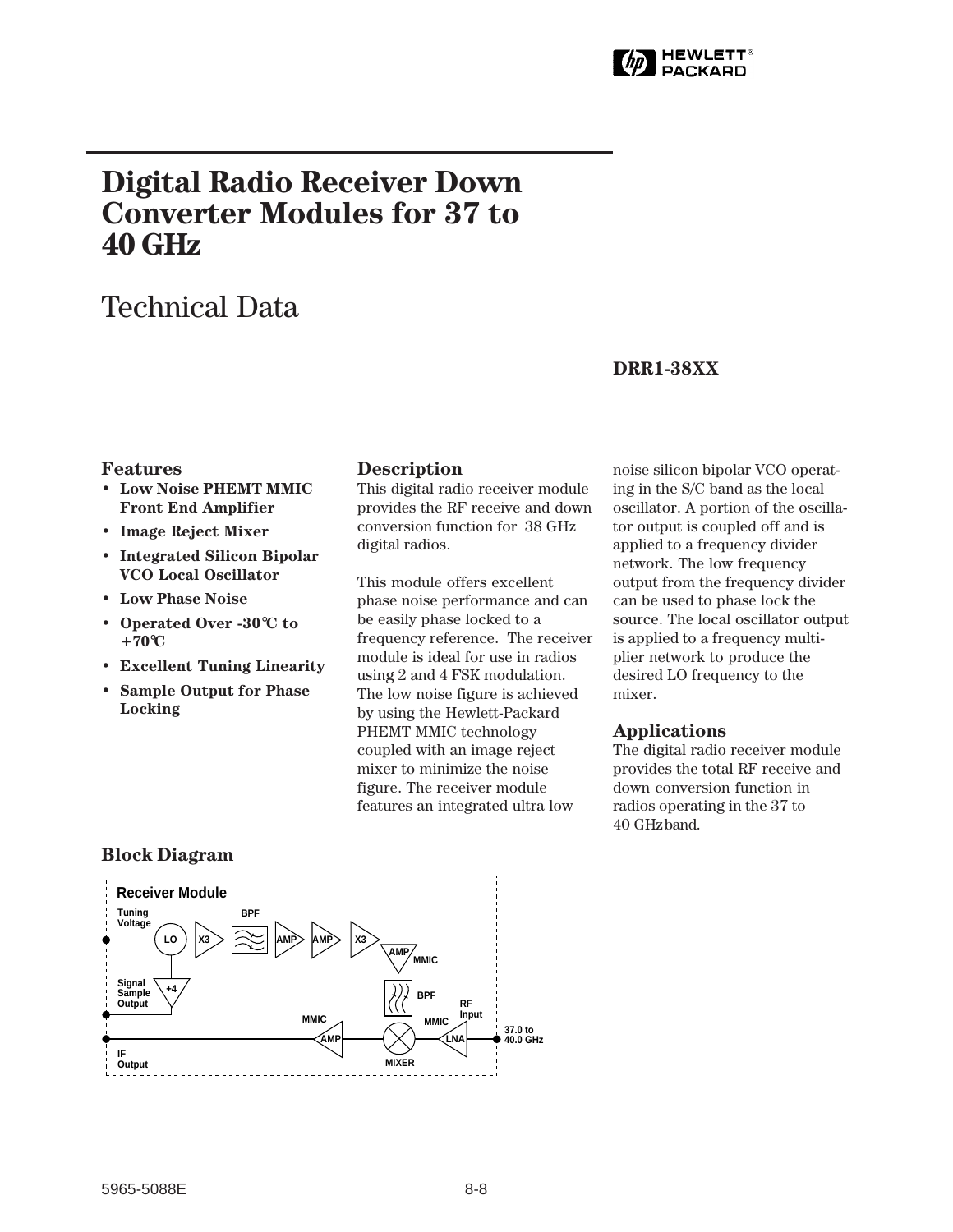**DRR1-38XX Absolute Maximum Ratings (** $T_A = -30$  **to**  $+70^{\circ}$ **C)** 

| <b>Parameters</b>       | <b>Units</b> | <b>Ratings</b> |
|-------------------------|--------------|----------------|
| DC Circuit Power $+8.5$ | Volts        |                |
| $+5.0$                  | Volts        | $+5.5$         |
| $-5.0$                  | Volts        | -5.5           |
| <b>Tuning Voltage</b>   | Volts        |                |

**Notes:**

1. Operation in excess of any one of these parameters may result in permanent damage.

2. A thermal interface medium must be used between the bottom of the package and its mating surface to ensure optimum heat transfer.

| <b>Parameters</b>                  |                                    | <b>Units</b>  | Min.         | Typ.                          | Max.     | <b>Extended</b><br>Range<br>$39.5 - 40.0$ |
|------------------------------------|------------------------------------|---------------|--------------|-------------------------------|----------|-------------------------------------------|
| RF Tuning Range                    |                                    | GHz           | 37           |                               | 39.5     | 40                                        |
| <b>IF Frequency</b>                |                                    | <b>MHz</b>    | 630 or 1260  |                               |          |                                           |
| <b>IF Bandwidth</b>                |                                    | <b>MHz</b>    | $\pm 20$     |                               |          |                                           |
| LO Frequency                       |                                    | GHz           | $RF - IF$    |                               |          |                                           |
| Gain[1]                            |                                    | dB            | 18           |                               | 27       | $16$ Min                                  |
| Gain Flatness over 300 MHz         |                                    | dB            |              |                               | $\pm 1$  | ±15                                       |
| Noise Figure                       |                                    | dB            |              | 7.5                           | 9        | 9.5 Max                                   |
|                                    | <b>Operating Temperature Range</b> | $^{\circ}C$   | $-30$        |                               | 70       |                                           |
| Power Input at P-1dB               |                                    | dBm           | $-20$        | $-17$                         |          |                                           |
| LO Leakage at I <sup>[2]</sup>     |                                    | dBm           |              |                               | $-15$    |                                           |
| LO Leakage at R[3]                 |                                    | dBm           |              |                               | $-15$    |                                           |
| Return Loss RF Port <sup>[4]</sup> |                                    | dB            | 8            | 10                            |          | 5 Min                                     |
| <b>Return Loss IF Port</b>         |                                    | dB            | 14           |                               |          |                                           |
| Image Rejection                    |                                    | dB            | 10           | 13                            |          |                                           |
| <b>Sample Out Frequency</b>        |                                    | <b>MHz</b>    | 1,010        |                               | 1,080    | 1,094                                     |
| Sample Out Power                   |                                    | dBm           | $-10$        |                               | $\Omega$ |                                           |
| Spurious Output <sup>[5]</sup>     |                                    | dBc           |              |                               | $-60$    |                                           |
| Phase Noise @ 100 KHz              |                                    | dBc/Hz        |              | $-83$                         | $-80$    |                                           |
| <b>Tuning Voltage</b>              |                                    | $\mathbf{V}$  | $\mathbf{1}$ |                               | 12       | 15 Max                                    |
| Input Capacitance, Nom             |                                    | pf            |              | 1,000                         |          |                                           |
| LO Tuning Sensitivity              |                                    | MHz/V         |              | 400                           | 500      |                                           |
|                                    | LO Tuning Sensitivity Variation    |               |              | 1.5:1                         |          |                                           |
| DC Circuit Power: 8.5 Volts        |                                    | mA            |              | 270                           | 350      |                                           |
|                                    | 5 Volts                            | mA            |              | 470                           | 650      |                                           |
|                                    | -5 Volts                           | mA            |              | 20                            | 30       |                                           |
| Case Dimensions                    |                                    | inches        |              | $3.5 \times 1.25 \times 0.40$ |          |                                           |
|                                    | Max Power at Input/no damage       | dBm           |              |                               | 7        |                                           |
| Humidity                           | Non Condensing                     | $\frac{0}{0}$ |              | 85                            |          |                                           |
|                                    | Condensing                         | $\frac{0}{0}$ |              | 95                            |          |                                           |
| Connectors                         |                                    |               |              | WR 28                         |          |                                           |

**DRR1-38XX Electrical Characteristics**

#### **Notes:**

1. Gain degrades to 16 dB minimum from 39.5 to 40 GHz.

2. LO and Harmonic/sub-harmonic leakage at I with RF terminated into a waveguide.

3. LO and Harmonic/sub-harmonic leakage at R up to 50 GHz.

4. RF port return loss degrades to 5␣ dB minimum from 39.5 to 40␣ GHz.

5. Measured at IF port within the IF bandwidth with single tone RF input of <-20 dBm.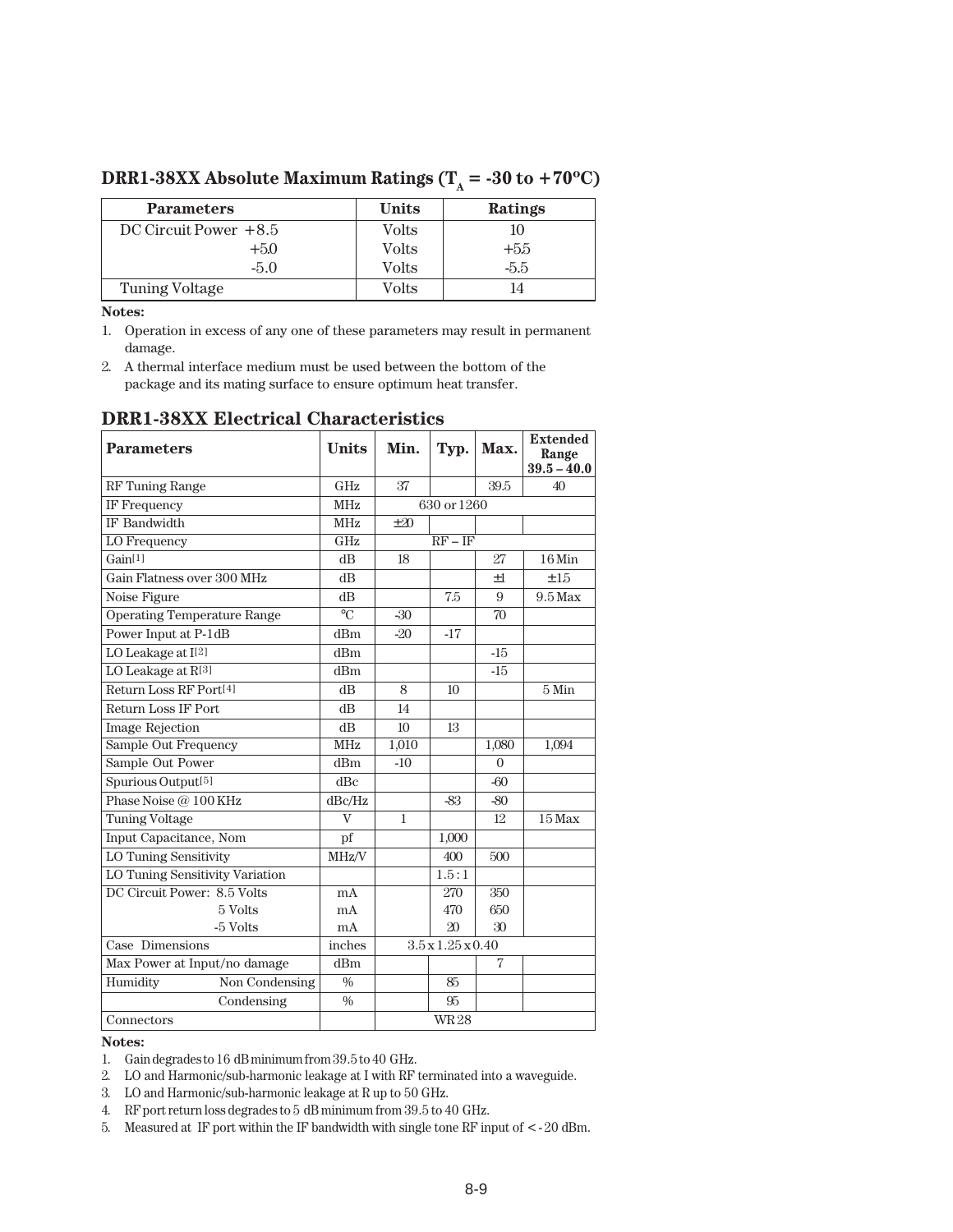# **DRR1-38XX Typical Performance**







Figure 4. Power In at P<sub>1dB</sub> Out vs. **Frequency.**

### **Powering Up Instructions**

The -5 volts must be applied to the receiver module **before** applying the +5 volts. Likewise when shutting down the receiver module the  $+5$  volts must be removed before the -5 volts is



**Figure 2. Image Rejection vs. Frequency.**



**Figure 5. Phase Noise at 40 GHz vs. KHz Offset from Carrier.**

turned off. The  $+8.5$  volts can be turned on in any sequence. Failure to follow this procedure could cause permanent damage to the module.



**Figure 3. Noise Figure vs. Frequency.**



**Figure 6. Tuning Voltage vs. Frequency and Modulation Sensitivity.**

### **Mounting Instructions**

Case must be mounted firmly, with screws, to an adequate metallic structure that has sufficient thermal properties to maintain the module case at a temperature not to exceed 70°C.

# **Product Options**

Specify part number followed by option. For example: